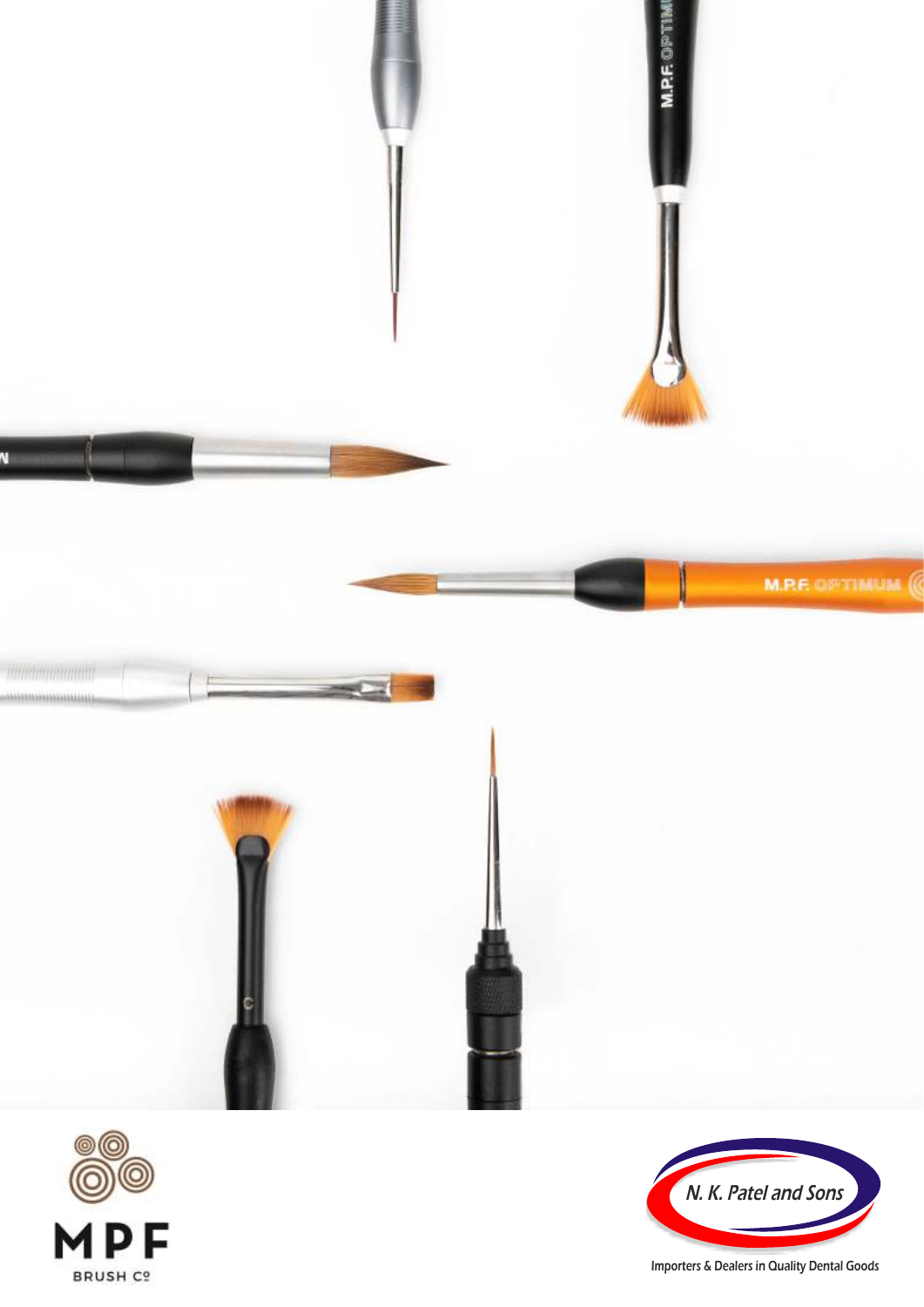## $MPF$  REVOLUTION BRUSH

The MPF Revolution Brush line is the Premium Non Spring activated series.

Boasting three brush tip designs based on Japanese brush tip philosophy, shorter and super sharp pin point accuracy.

200-0002 MPF Revolution Brush, Size 2 Midnight Black 200-0004 **MAANANANANANANANAN** MPF Revolution Brush, Size 4 Silver Moon200-0006 AAAAAAAAAAAAAAA MPF MPF Revolution Brush, Size 6 Lead Grey 200-0008 **THE PROGRAMMENT CONTROL** MPF Revolution Brush, Size 8 Sea Blue 200-0009 \*\*\*\*\*\*\*\*\*\*\*\*\*\*\* MRE MPF Revolution Brush Stain Brush 200-0010 MPF Revolution Brush MPI Glaze Brush 200-0011 MPF Revolution Brush **MAANAANAANAANAAN** Contour Brush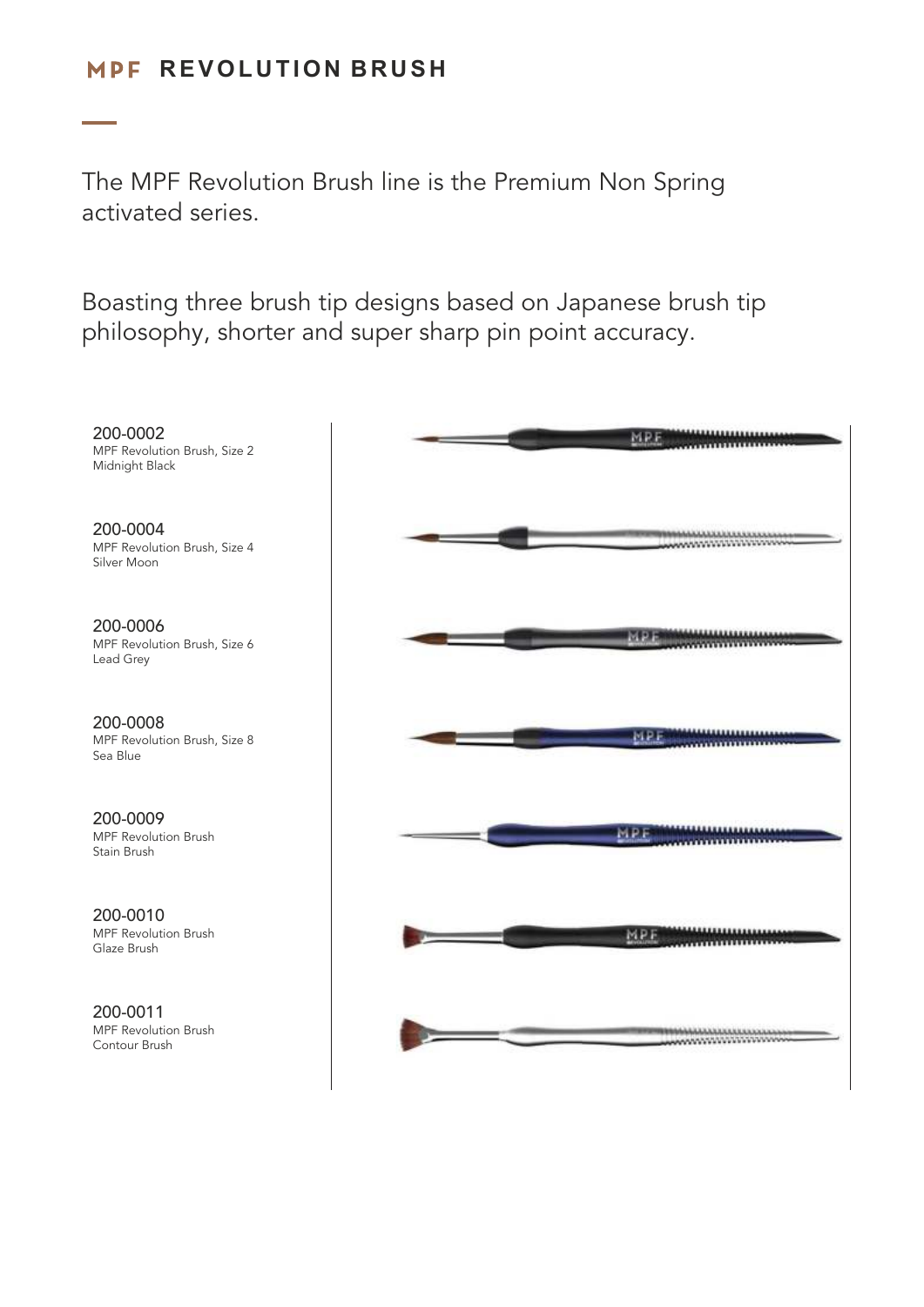## MPF SPRING BRUSH



Innovative spring activation system. The perfect tip with a simple 'flick'. Replaceable premium Kolinsky sable brushtips.

Item No. 100-0004 MPF Spring Brush, Kolinsky Size 4 Silver

Item No. 100-0006 MPF Spring Brush, Kolinsky Size 6 Light Blue

Item No. 100-0008 MPF Spring Brush, Kolinsky Size 8 Black





Item No. 100-2000 MPF Spring 3-in-1 Brush Kit Silver

Item No. 100-3000 MPF Spring 3-in-1 Brush Kit Light Blue

Item No. 100-4000 MPF Spring 3-in-1 Brush Kit Black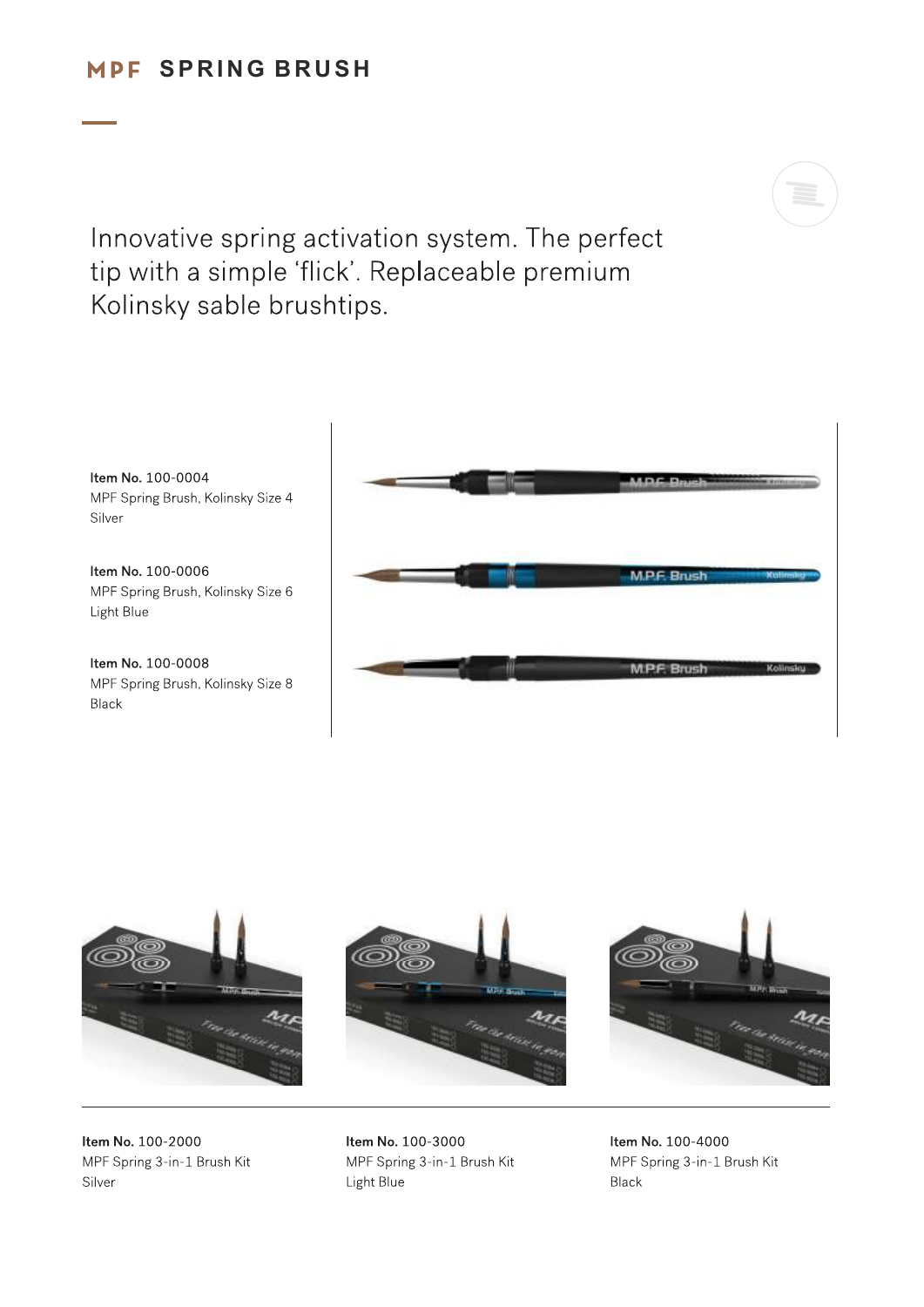The latest brush in our range, a practical, affordable addition to your ceramic build up department, the MPF Synthesis brush fuses both the humid properties of Kolinsky and the maneuverability of synthetic hair, giving you the best of both elements.

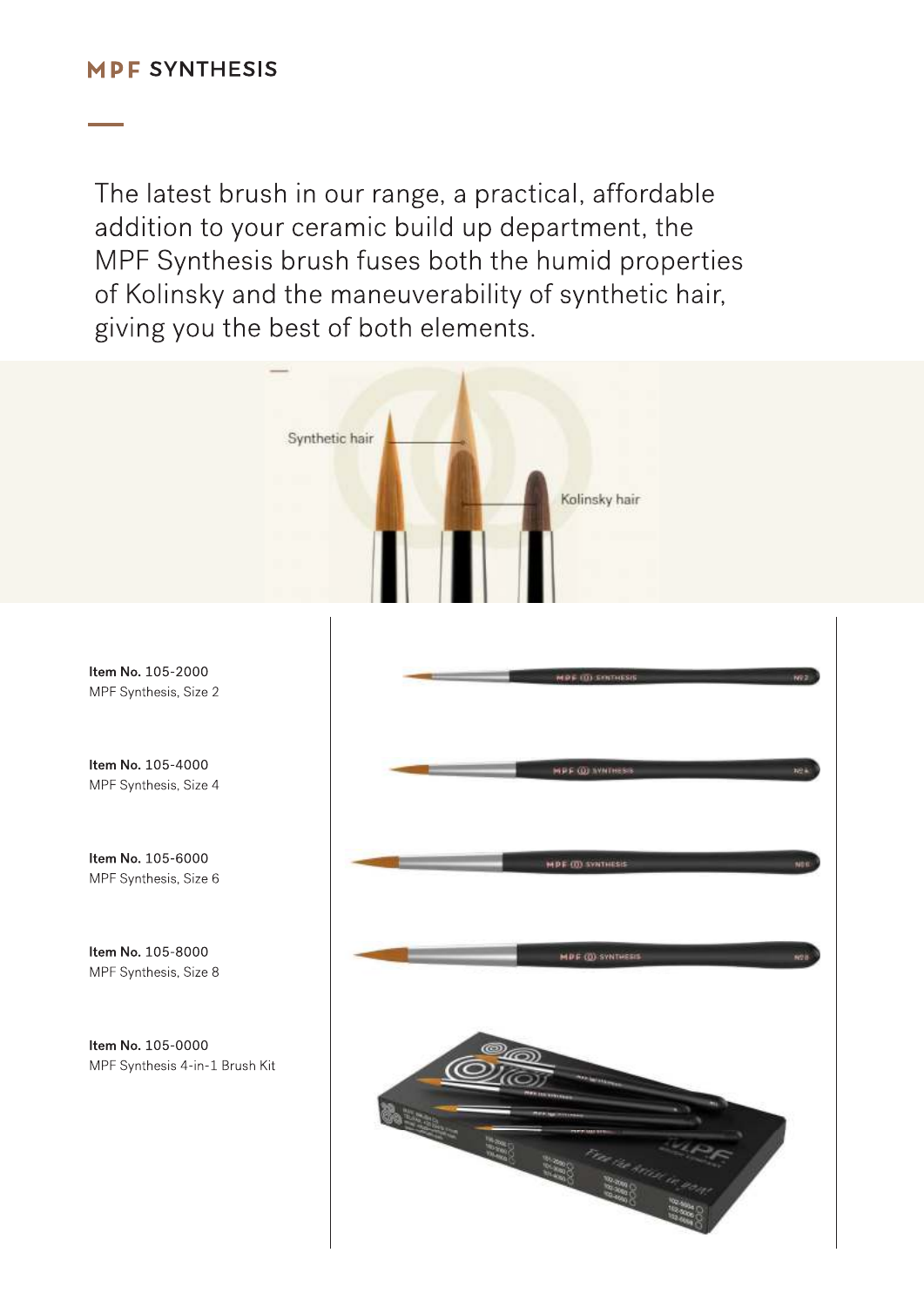The MPF Classic Brush series one of the companies strongest selling products to date.

An extremely light weight handle made from ABS plastic with its ergonomic design and shape.

Boasting a soft touch mat finish to the handle which also has internal metallic balls within the ferrule that holds the hair and helps condense the water as the brush is tapped or flicked within the ceramists. fingers.

Above all Premium quality Kolinsky hair that we are known for globally.

Item No. 105-0004 MPF Classic Kolinsky Ceramic Brush, Size 4

Item No. 105-0006 MPF Classic Kolinsky Ceramic Brush, Size 6

Item No. 105-0008 MPF Classic Kolinsky Ceramic Brush, Size 8

Item No. 105-0009 MPF Classic Stain Brush

Item No. 105-0010 MPF Classic Opaque Brush

Item No. 105-0011 MPF Classic Contour Brush

Item No. 105-0012 MPF Classic Occlusal Brush